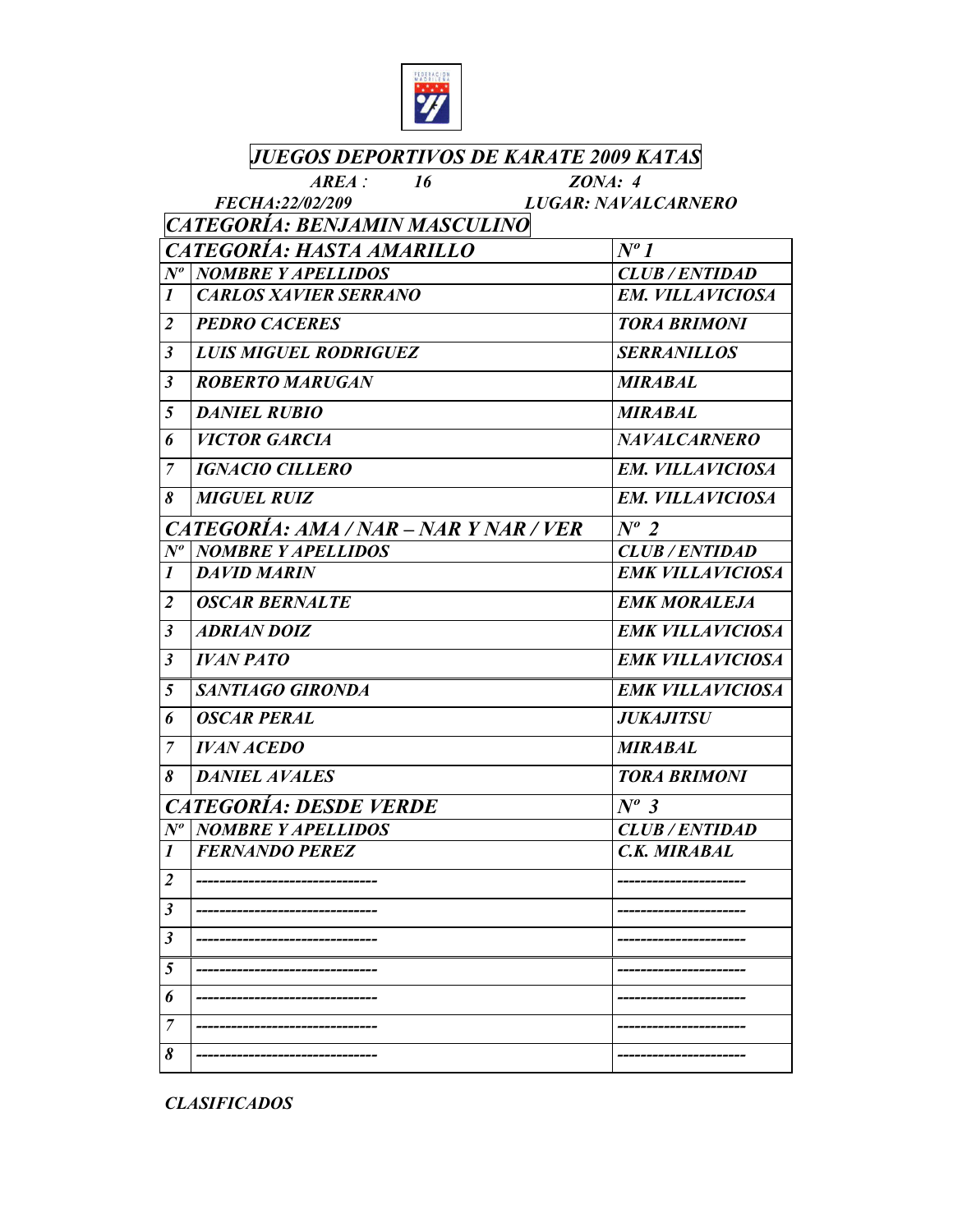

| JUEGOS DEPORTIVOS DE KARATE 2009 KATAS |                                        |                            |
|----------------------------------------|----------------------------------------|----------------------------|
| <i>16</i><br>ZONA: 4<br>$AREA$ :       |                                        |                            |
|                                        | FECHA:22/02/209                        | <b>LUGAR: NAVALCARNERO</b> |
|                                        | CATEGORÍA: BENJAMIN FEMENINO           |                            |
|                                        | CATEGORÍA: HASTA AMARILLO              | $N^{\circ}$ 4              |
| $N^o$                                  | <b>NOMBRE Y APELLIDOS</b>              | <b>CLUB/ENTIDAD</b>        |
| $\boldsymbol{l}$                       | SANDRA ORDOÑEZ                         | <b>EMK. MORALEJA</b>       |
| 2                                      | <b>ESPERANZA MORENO</b>                | <b>EMK.MORALEJA</b>        |
| $\boldsymbol{\beta}$                   | <b>CAROLINA DOMINGUEZ</b>              | <b>SERRANILLOS</b>         |
| $\mathbf{3}$                           | <b>PAULA COLOMER</b>                   | <b>EMK. MORALEJA</b>       |
| 5                                      | YAIZA MONTOYA                          | <b>TORA BRIMONI</b>        |
| 6                                      | <b>ANDREA RODRIGUEZ</b>                | <b>TORA BRIMONI</b>        |
| 7                                      | <b>SAHARA CALLEJON</b>                 | <b>EM. VILLAVICIOSA</b>    |
| 8                                      | <b>CRISTINA CUELLAR</b>                | <b>JUKAJITSU</b>           |
|                                        | CATEGORÍA: AMA / NAR – NAR Y NAR / VER | $N^{\circ}$ 5              |
| $N^o$                                  | <b>NOMBRE Y APELLIDOS</b>              | <b>CLUB/ENTIDAD</b>        |
| $\mathbf{I}$                           | <b>SILVIA VALVERDE</b>                 | <b>EM. VILLAVICIOSA</b>    |
| $\overline{2}$                         | <b>MERIAN EMILY</b>                    | <b>EM. VILLAVICIOSA</b>    |
| $\mathfrak{Z}$                         | <b>ALBA MORAGO</b>                     | <b>EM. SERRANILLOS</b>     |
| $\mathfrak{z}$                         | <b>AITANA MOYANO</b>                   | <b>TORA BRIMONI</b>        |
| 5                                      | ALBA DE LA CRUZ                        | <b>TORA BRIMONI</b>        |
| 6                                      | <b>CRISTINA LODESIO</b>                | <b>NAVALCARNERO</b>        |
| $\overline{7}$                         | <b>MAR GARCIA</b>                      | <b>MIRABAL</b>             |
| 8                                      |                                        |                            |
|                                        | <b>CATEGORIA: DESDE VERDE</b>          | $N^{\circ}$ 6              |
|                                        | Nº NOMBRE Y APELLIDOS                  | <b>CLUB/ENTIDAD</b>        |
| 1                                      |                                        |                            |
| 2                                      |                                        |                            |
| 3                                      |                                        |                            |
| 3                                      |                                        |                            |
| 5                                      |                                        |                            |
| 6                                      |                                        |                            |
| 7                                      |                                        |                            |
| 8                                      |                                        |                            |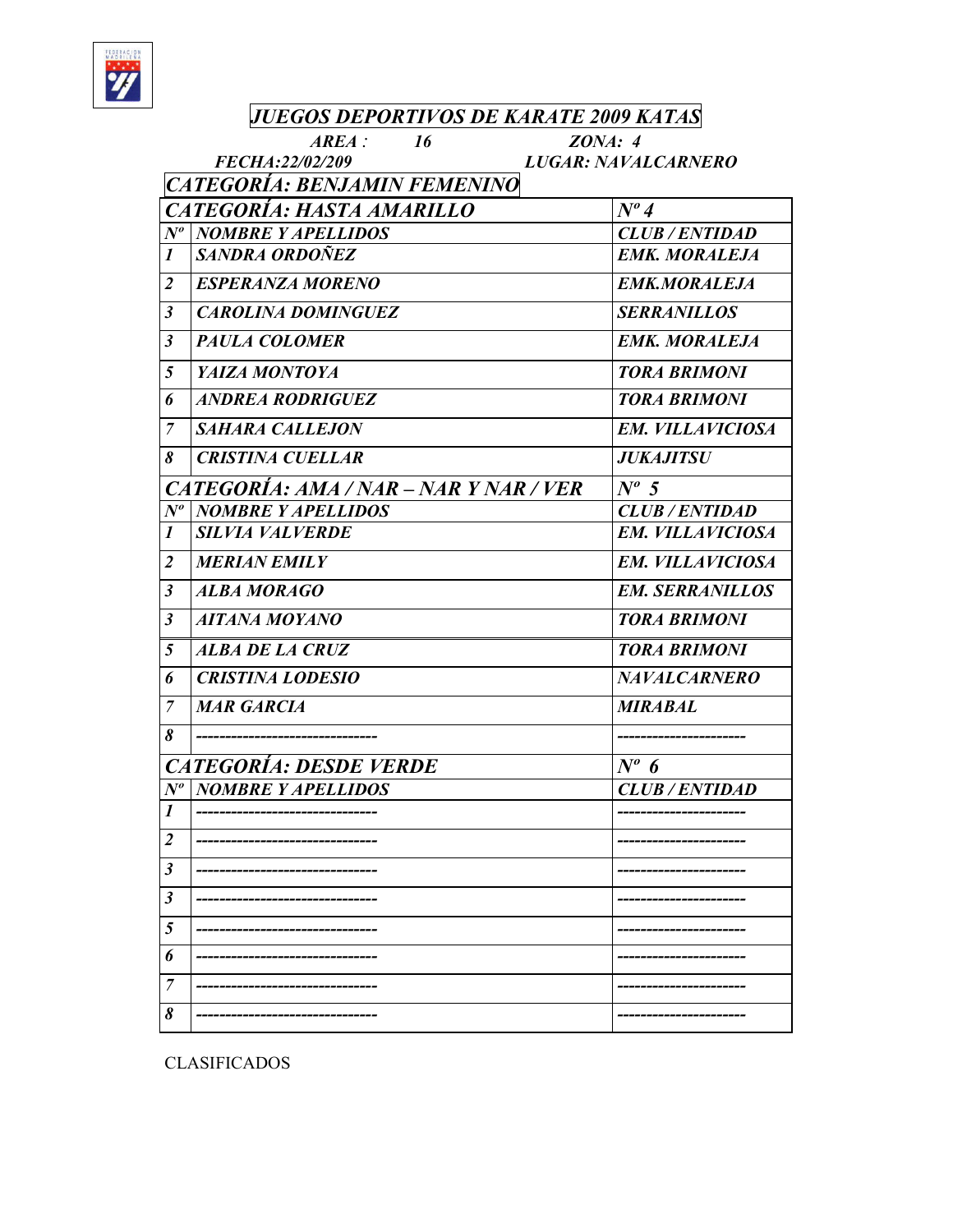

### JUEGOS DEPORTIVOS DE KARATE 2009 KATAS

*AREA* : 16 *ZONA*: 4<br>*FECHA*:22/02/209 *LUGAR*: NAVAI LUGAR: NAVALCARNERO

| CATEGORÍA: ALEVIN MASCULINO |                                        |                         |
|-----------------------------|----------------------------------------|-------------------------|
|                             | CATEGORÍA: HASTA AMARILLO              | $N^{\sigma}$ 7          |
|                             | Nº NOMBRE Y APELLIDOS                  | <b>CLUB/ENTIDAD</b>     |
| $\mathbf{I}$                | <b>IGNACIO PEREDA</b>                  | <b>EMK. MORALEJA</b>    |
| $\overline{2}$              | <b>JAVIER GOMEZ</b>                    | <b>SERRANILLOS</b>      |
| $\boldsymbol{\beta}$        | <b>GONZALO BRAVO</b>                   | D.O.C                   |
| $\mathfrak{z}$              | <b>JUAN CARLOS CHOCANO</b>             | <b>TORA BRIMONI</b>     |
| 5                           | <b>CARLOS ALMARAZ</b>                  | <b>EM. VILLAVICIOSA</b> |
| 6                           |                                        |                         |
| $\overline{7}$              |                                        |                         |
| 8                           |                                        |                         |
|                             | CATEGORÍA: AMA / NAR – NAR Y NAR / VER | $N^o \, s$              |
| $N^{\mathit{o}}$            | <b>NOMBRE Y APELLIDOS</b>              | <b>CLUB/ENTIDAD</b>     |
| $\boldsymbol{l}$            | <b>CARLOS DE LA CRUZ</b>               | <b>TORA BRIMONI</b>     |
| $\overline{2}$              | <b>FELIPE IZQUIERDO</b>                | <b>SERRANILLOS</b>      |
| $\mathfrak{z}$              | <b>JAIME SALGADO</b>                   | <b>MIRABAL</b>          |
| $\mathfrak{z}$              | <b>ANTONIO RAMOS</b>                   | <b>EMK. MORALEJA</b>    |
| 5                           | <b>JAVIER CORZO</b>                    | <b>TORA BRIMONI</b>     |
| 6                           | <b>RAUL TORIJA</b>                     | <b>EMK. MORALEJA</b>    |
| 7                           | <b>CARLOS GARCIA</b>                   | <b>MIRABAL</b>          |
| 8                           | <b>ADRIAN REINO</b>                    | <b>JUKAJITSU</b>        |
|                             | <b>CATEGORÍA: DESDE VERDE</b>          | $N^o$ 9                 |
| $N^{\mathit{o}}$            | <b>NOMBRE Y APELLIDOS</b>              | <b>CLUB/ENTIDAD</b>     |
| $\boldsymbol{I}$            | <b>RUBEN GOMEZ</b>                     | <b>EMK MORALEJA</b>     |
| $\overline{2}$              | <b>ADRIAN AVALOS</b>                   | <b>TORA BRIMONI</b>     |
| $\boldsymbol{\beta}$        | <b>JUAN SANCHEZ</b>                    | <b>EMK MORALEJA</b>     |
| $\mathfrak{z}$              | <b>ALVARO AGUIRRE</b>                  | <b>EMK MORALEJA</b>     |
| 5                           | <b>OLIVER CARDEWES</b>                 | <b>MIRABAL</b>          |
| 6                           | <b>CRISTIAN VAZQUEZ</b>                | <b>EMK MORALEJA</b>     |
| $\overline{7}$              | <b>MIGUEL LOMBARDIA</b>                | <b>MIRABAL</b>          |
| 8                           | <b>IGNACIO GOMEZ PAVON</b>             | D.0.C                   |

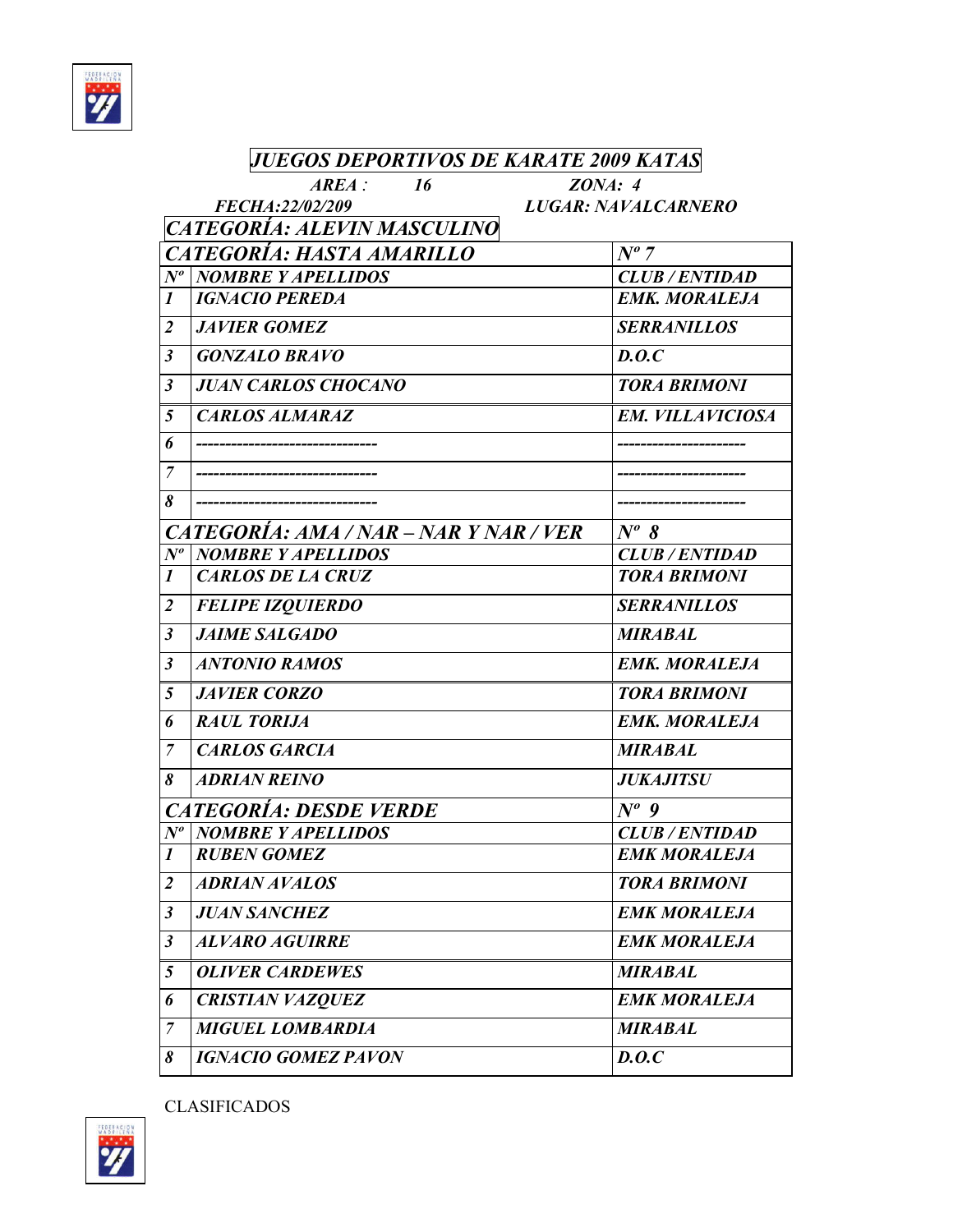|                      | JUEGOS DEPORTIVOS DE KARATE 2009 KATAS |                            |
|----------------------|----------------------------------------|----------------------------|
|                      | ZONA: 4<br>$AREA$ :<br><b>16</b>       |                            |
|                      | FECHA:22/02/209                        | <b>LUGAR: NAVALCARNERO</b> |
|                      | CATEGORÍA: ALEVIN FEMENINO             |                            |
|                      | CATEGORÍA: HASTA AMARILLO              | $N^{\circ}10$              |
| $N^o$                | <b>NOMBRE Y APELLIDOS</b>              | <b>CLUB/ENTIDAD</b>        |
| $\boldsymbol{l}$     | <b>SILVIA SUAREZ</b>                   | <b>SERRANILLOS</b>         |
| $\overline{2}$       | <b>ALBA ACEITUNO</b>                   | <b>TORA BRIMONI</b>        |
| $\boldsymbol{\beta}$ | <b>LEZLIA EDEN</b>                     | <b>TORA BRIMONI</b>        |
| $\boldsymbol{\beta}$ |                                        |                            |
| 5                    |                                        |                            |
| 6                    |                                        |                            |
| $\overline{7}$       |                                        |                            |
| 8                    |                                        |                            |
|                      | CATEGORÍA: AMA / NAR – NAR Y NAR / VER | $N^o$ 11                   |
| $N^{\overline{o}}$   | <b>NOMBRE Y APELLIDOS</b>              | <b>CLUB/ENTIDAD</b>        |
| $\boldsymbol{l}$     | <b>ALICIA CARRASCO</b>                 | <b>EM. VILLAVICIOSA</b>    |
| $\overline{2}$       | <b>DANDAN SESMA</b>                    | <b>EM. VILLAVICIOSA</b>    |
| $\boldsymbol{\beta}$ | <b>LAURA CARO</b>                      | <b>NAVALCARNERO</b>        |
| $\boldsymbol{\beta}$ | <b>ALMUDENA GUIJARRO</b>               | <b>EM. VILLAVICIOSA</b>    |
| 5                    | <b>GEMMA ANTEQUERA</b>                 | <b>SERRANILLOS.</b>        |
| 6                    | <b>LUCIA MARITA</b>                    | <b>MIRABAL</b>             |
| 7                    | <b>SANDRA MARTIN</b>                   | <b>EMK. MORALEJA</b>       |
| 8                    | SANDRA MUÑOZ                           | <b>EM. VILLAVICIOSA</b>    |
|                      | <b>CATEGORIA: DESDE VERDE</b>          | $N^o$ 12                   |
|                      | Nº NOMBRE Y APELLIDOS                  | <b>CLUB/ENTIDAD</b>        |
| $\boldsymbol{l}$     | <b>LAURA GARCIA</b>                    | <b>MIRABAL</b>             |
| 2                    | <b>SARA PERICACHO</b>                  | <b>MIRABAL</b>             |
| $\boldsymbol{\beta}$ | <b>VERONICA VILLAVERDE</b>             | <b>EMK MORALEJA</b>        |
| $\boldsymbol{\beta}$ | <b>TAMARA GUZMAN</b>                   | <b>JUKAJITSU</b>           |
| 5                    | <b>LAURA BARRERA</b>                   | <b>TORREJON</b>            |
| 6                    | <b>ALEJANDRA LUCINI</b>                | <b>MIRABAL</b>             |
| $\overline{7}$       |                                        |                            |
| 8                    |                                        |                            |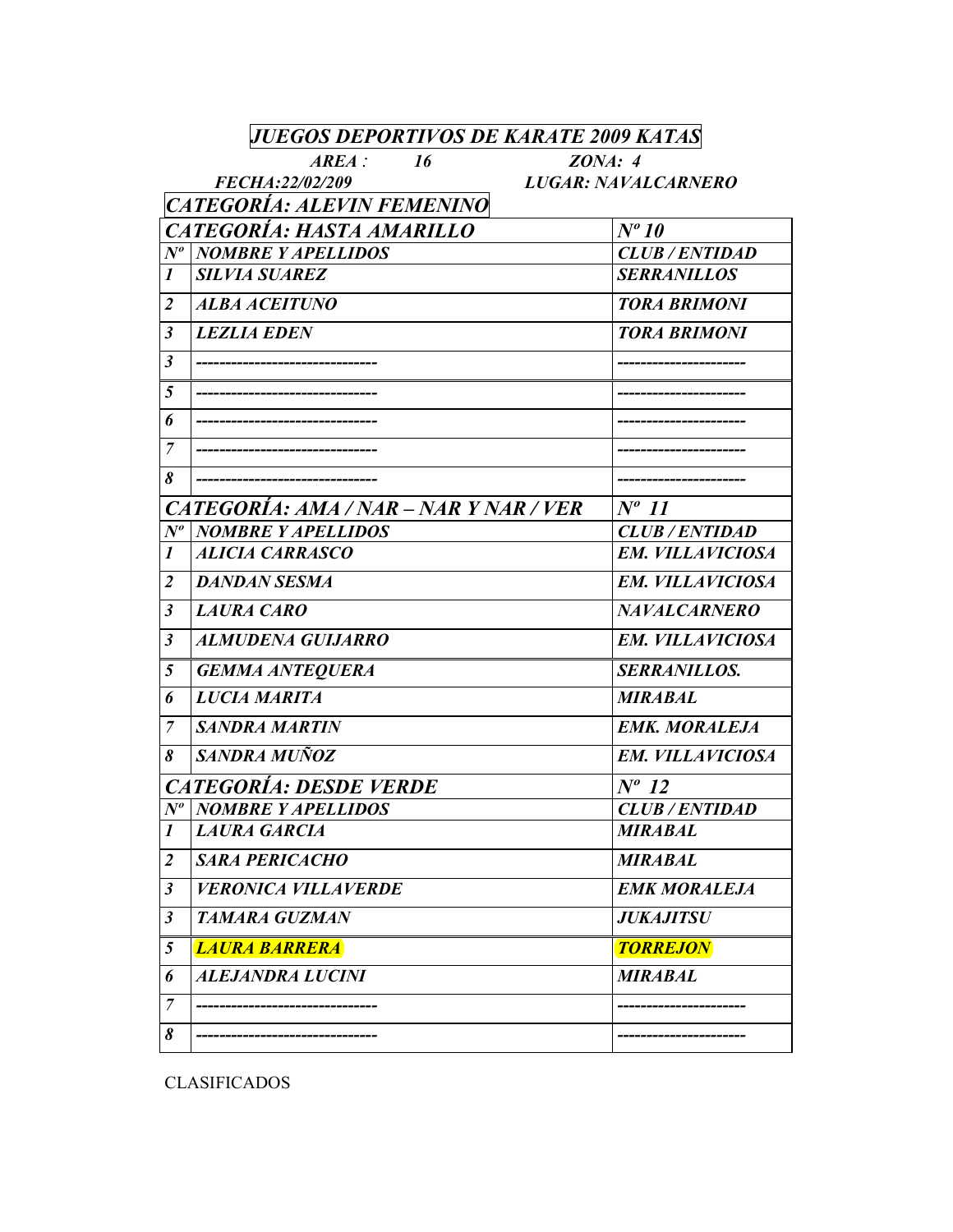

#### JUEGOS DEPORTIVOS DE KARATE 2009 KATAS AREA : 16 ZONA: 4 FECHA:22/02/209 LUGAR: NAVALCARNERO CATEGORÍA: INFANTIL MASCULINO  $CATEGORIA: HASTA AMARILLO$   $\vert N^o 13 \vert$ Nº NOMBRE Y APELLIDOS CLUB / ENTIDAD 1 | PABLO ALONSO VALERO | E.M.VILLAVICIOSA 2 ------------------------------- ---------------------- 3 ------------------------------- ---------------------- 3 ------------------------------- ---------------------- 5 ------------------------------- ---------------------- 6 ------------------------------- ---------------------- 7 ------------------------------- ---------------------- 8 ------------------------------- ----------------------  $CATEGORIA: AMA/NAR-NAR YNAR/VER$   $\vert N^o \vert 14$ Nº NOMBRE Y APELLIDOS CLUB / ENTIDAD | ENRIQUE CHAMORRO | EM. VILLAVICIOSA 2 | DANIEL BARBADILLO | EM. VILLAVICIOSA  $3 \mid$  *IGNACIO APARICI*  $0.0 \cdot C$ 3 ------------------------------- ---------------------- 5 IGNACIO PEREZ EM. VILLAVICIOSA 6 MANUEL ALEJANDRO RODRIGUEZ SERRANILLOS **7** OSCAR PEREZ NAVALCARNERO 8 ------------------------------- ----------------------  $CATEGORIA: DESDE VERDE A AZUL$   $|N^o|15$ Nº | NOMBRE Y APELLIDOS | CLUB / ENTIDAD 1 | MIGUEL MARUGAN **EMK MORALEJA** 2 CHRISTIAN MONTEJANO EMK MORALEJA **SERGIO ASPERILLA** EM. VILLAVICIOSA 3 JORGE VALVERDE EM. VILLAVICIOSA 5 JAVIER ALONSO EMK MORALEJA 6 DANIEL ANDRES ANCORES EM. VILLAVICIOSA 7 | JOSE JESUS GONZALEZ | EM. VILLAVICIOSA 8 AITOR DIAZ NAVALCARNERO CATEGORÍA: AZUL/MARRON-MARRON Y NEGRO Nº 16 Nº NOMBRE Y APELLIDOS CLUB / ENTIDAD 1 ADRIAN GOMEZ **EMK.** MORALEJA 2 CHRISTIAN NAVAS EMK. MORALEJA 3 DAVID POMPA EMK.MORALEJA 3 ALEXIS ALVAREZ NAVALCARNERO 5 JAVIER BRAVO **TORREJON** 6 SERGIO ESTEVEZ SERRANILLOS **FERNANDO MARQUEZ EM. VILLAVICIOSA** 8 FRANCISCO RUDES EMK. MORALEJA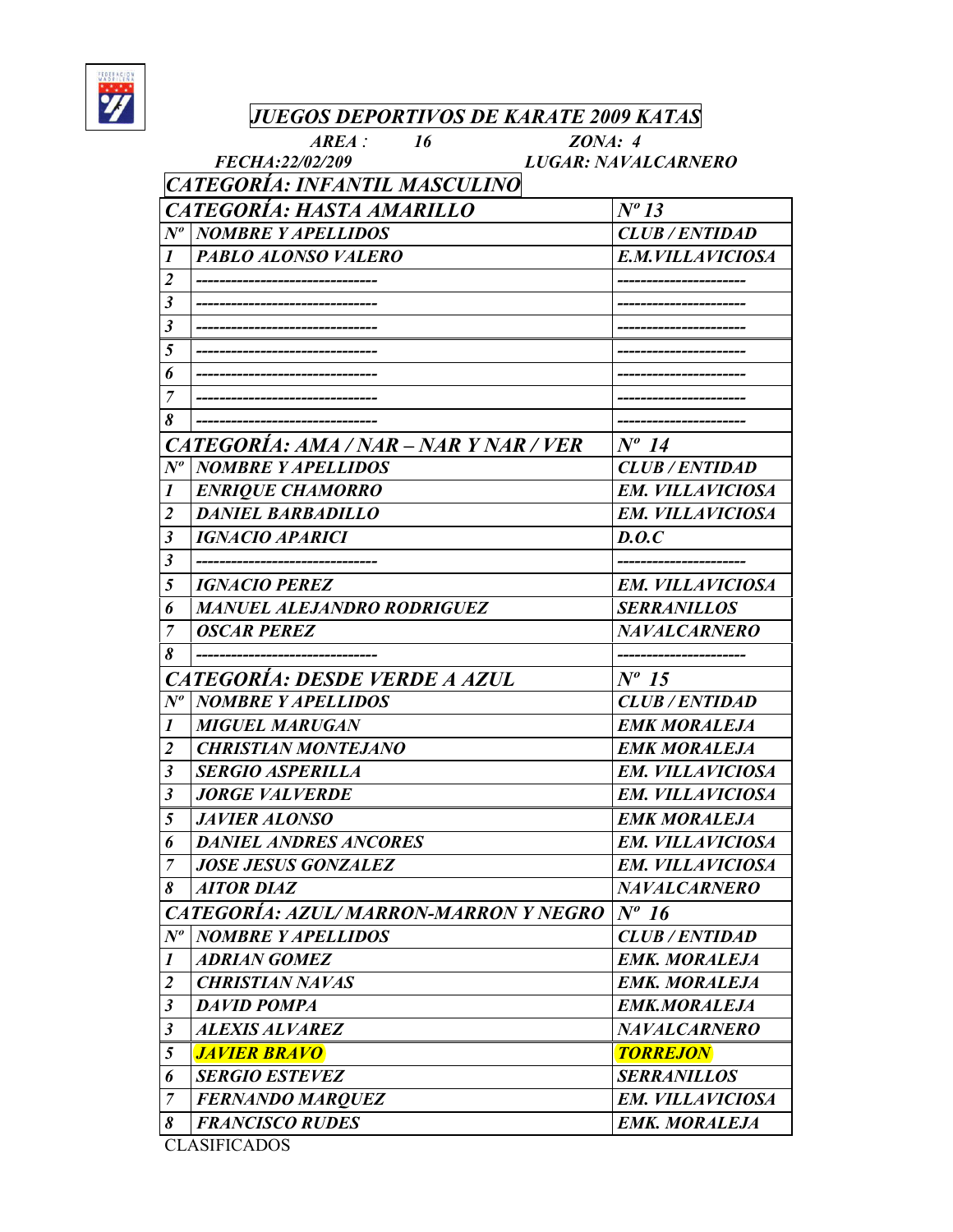

# **JUEGOS DEPORTIVOS DE KARATE 2009 KATAS**<br>AREA : 16 ZONA: 4

 $ZONA: 4$ 

CATEGORÍA: INFANTIL FEMENINO

FECHA:22/02/209 LUGAR: NAVALCARNERO

|                      | САТЕООМА, ИМАЮНИЕТЕМЕРИО               |                         |
|----------------------|----------------------------------------|-------------------------|
| $N^{\sigma}$         | CATEGORÍA: HASTA AMARILLO              | $N^{o}$ 17              |
|                      | <b>NOMBRE Y APELLIDOS</b>              | <b>CLUB/ENTIDAD</b>     |
| 1                    | <b>MERCEDES BATANERO</b>               | E.M. VILLAVICIOSA       |
| $\overline{2}$       |                                        |                         |
| $\boldsymbol{\beta}$ |                                        |                         |
| $\mathfrak{z}$       |                                        |                         |
| 5                    |                                        |                         |
| 6                    | ----------------------                 | ----------------        |
| 7                    | ------------------------               | -----------------       |
| 8                    | --------------------------------       |                         |
|                      | CATEGORÍA: AMA / NAR - NAR Y NAR / VER | $N^o$ 18                |
| $N^o$                | <b>NOMBRE Y APELLIDOS</b>              | <b>CLUB/ENTIDAD</b>     |
| 1                    | <b>ANDREA HERNANDEZ</b>                | <b>EM. VILLAVICIOSA</b> |
| $\overline{2}$       | <b>LAURA TORRES</b>                    | <b>MIRABAL</b>          |
| $\boldsymbol{\beta}$ | LAURA MARIA FERNANDEZ                  | <b>EM. VILLAVICIOSA</b> |
| $\boldsymbol{\beta}$ | <b>MARA LEÓN</b>                       | <b>MIRABAL</b>          |
| 5                    | <b>ISA MIRANDA</b>                     | <b>MIRABAL</b>          |
| 6                    | <b>DIANA FERNANDEZ</b>                 | <b>EM. VILLAVICIOSA</b> |
| 7                    | <b>MARINA RUBIO</b>                    | <b>NAVALCARNERO</b>     |
| 8                    |                                        | ---------------------   |
|                      | <b>CATEGORÍA: DESDE VERDE A AZUL</b>   | $N^o$ 19                |
| $N^{\sigma}$         | <b>NOMBRE Y APELLIDOS</b>              | <b>CLUB/ENTIDAD</b>     |
| 1                    | <b>LUCIA BAENA</b>                     | E.M. VILAVICIOSA        |
| $\overline{2}$       | PATRICIA REVUELTA                      | E.K.VILLAVICIOSA        |
| $\boldsymbol{\beta}$ | <b>ANDREA RODRIGUEZ</b>                | E.K. VILLAVICIOSA       |
| $\boldsymbol{\beta}$ | <b>LORENA GOMEZ</b>                    | <b>EMK. MORALEJA</b>    |
| 5                    | <b>RAQUEL DIAZ</b>                     | <b>MIRABAL</b>          |
| 6                    | <b>LAURA DOMINGUEZ</b>                 | <b>SERRANILLOS</b>      |
| $\overline{7}$       | <b>PALOMA DE ANDRES</b>                | <b>MIRABAL</b>          |
| $\boldsymbol{8}$     | PATRICIA MEDINA                        | <b>MIRABAL</b>          |
|                      | CATEGORÍA: AZUL/MARRON-MARRON Y NEGRO  | $N^o$ 20                |
| $N^o$                | <b>NOMBRE Y APELLIDOS</b>              | <b>CLUB/ENTIDAD</b>     |
| $\boldsymbol{l}$     | <b>LAURA PUERTA</b>                    | <b>EM.VILLAVICIOSA</b>  |
| $\overline{2}$       | <b>JENIFER OLLERO</b>                  | <b>EMK.MORALEJA</b>     |
| $\boldsymbol{\beta}$ | <b>ANA LOZAR</b>                       | <b>EMK. MORALEJA</b>    |
| $\boldsymbol{\beta}$ |                                        |                         |
| 5                    |                                        |                         |
| 6                    |                                        | ----------------        |
| 7                    |                                        |                         |
| 8                    |                                        |                         |
|                      | <b>CLASIFICADOS</b>                    |                         |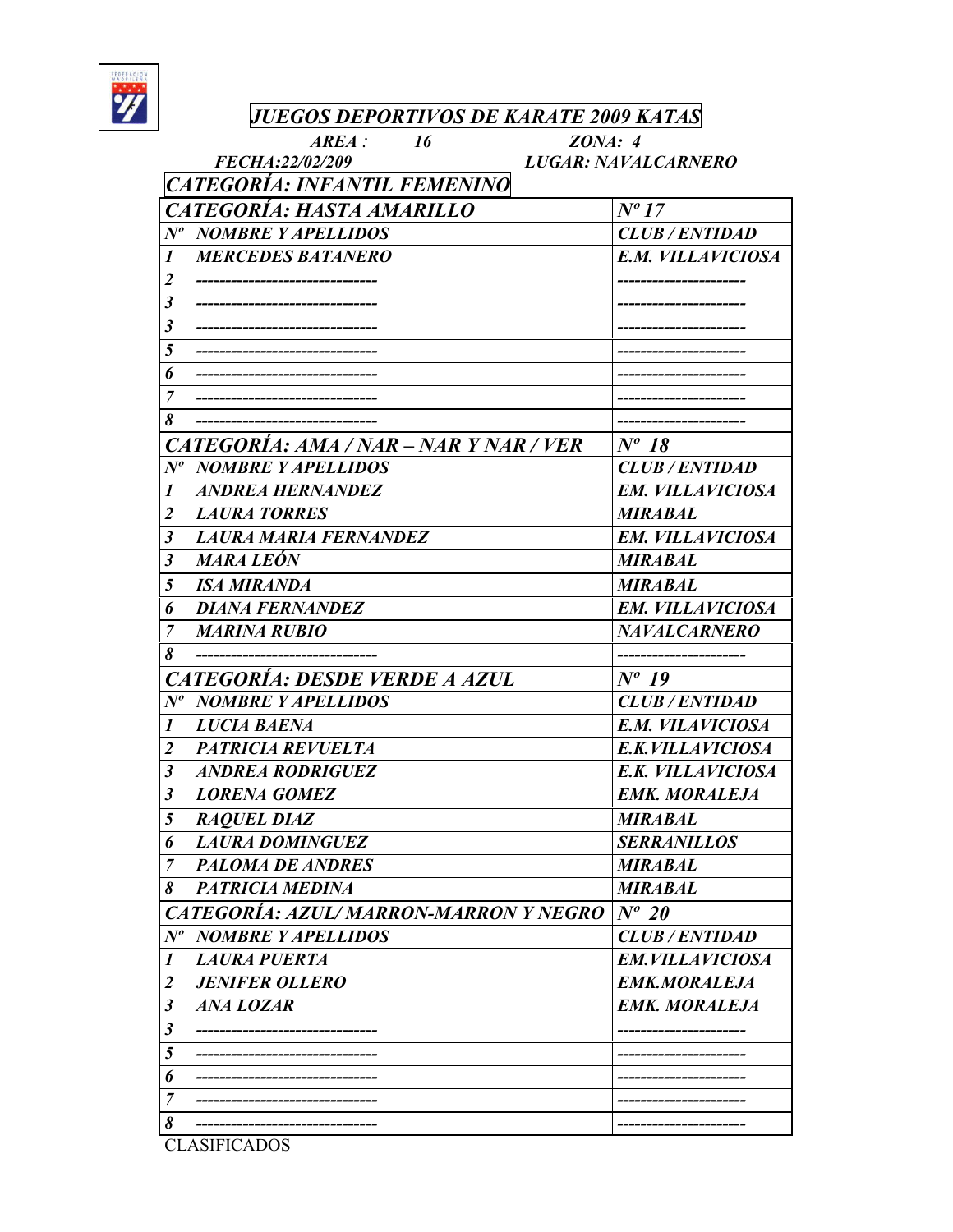

## JUEGOS DEPORTIVOS DE KARATE 2009 KATAS

AREA : 16 ZONA: 4

FECHA:22/02/209 LUGAR: NAVALCARNERO

CATEGORÍA: CADETE MASCULINO

|                      | <u> CATEGORIA: CADETE MASCULINO</u>    |                      |
|----------------------|----------------------------------------|----------------------|
|                      | CATEGORÍA: HASTA AMARILLO              | $N^o 21$             |
| $N^o$                | <b>NOMBRE Y APELLIDOS</b>              | <b>CLUB/ENTIDAD</b>  |
| $\boldsymbol{l}$     |                                        | ---------------      |
| $\overline{2}$       |                                        |                      |
| $\boldsymbol{\beta}$ |                                        |                      |
| $\boldsymbol{\beta}$ |                                        |                      |
| 5                    |                                        |                      |
| 6                    |                                        |                      |
| $\overline{7}$       |                                        |                      |
| 8                    |                                        |                      |
|                      | CATEGORÍA: AMA / NAR – NAR Y NAR / VER | $N^o$ 22             |
| $N^o$                | <b>NOMBRE Y APELLIDOS</b>              | <b>CLUB/ENTIDAD</b>  |
| $\boldsymbol{I}$     | <b>NABIL OLIVARES</b>                  | <b>C.K. TORREJON</b> |
| $\overline{2}$       | <b>AITOR GARCIA</b>                    | <b>NAVALCARNERO</b>  |
| $\boldsymbol{\beta}$ |                                        |                      |
| $\boldsymbol{\beta}$ |                                        |                      |
| 5                    |                                        |                      |
| 6                    |                                        |                      |
| 7                    |                                        |                      |
| 8                    |                                        |                      |
|                      | <b>CATEGORÍA: DESDE VERDE A AZUL</b>   | $N^{\circ}$ 23       |
| $N^o$                | <b>NOMBRE Y APELLIDOS</b>              | <b>CLUB/ENTIDAD</b>  |
| $\bm{l}$             | <b>LUIS ROLDAN</b>                     | <b>EMK MORALEJA</b>  |
| $\overline{2}$       |                                        |                      |
| $\boldsymbol{\beta}$ | <b>DANIEL SOSA</b>                     | <b>JUKAJITSU</b>     |
| $\boldsymbol{\beta}$ |                                        |                      |
| 5                    |                                        |                      |
| 6                    |                                        |                      |
| 7                    |                                        |                      |
| 8                    |                                        |                      |
|                      | CATEGORÍA: AZUL/MARRON-MARRON Y NEGRO  | $N^o$ 24             |
| $N^o$                | <b>NOMBRE Y APELLIDOS</b>              | <b>CLUB/ENTIDAD</b>  |
| $\boldsymbol{l}$     | <b>JORGE BRAVO</b>                     | <b>TORREJON</b>      |
| $\overline{2}$       | <b>ALVARO FONTAN</b>                   | D.0.C                |
| $\boldsymbol{\beta}$ | <b>ENRIQUE AMADOR</b>                  | <b>SERRANILLOS</b>   |

3 JUAN GARCIA D.O.C. 5 ISMAEL UCEDA D.O.C. 6 | IGNACIO TORRENT | MIRABAL 7 | SERGIO ESCUDERO | MIRABAL

8 SERGIO CARO NAVALCARNERO